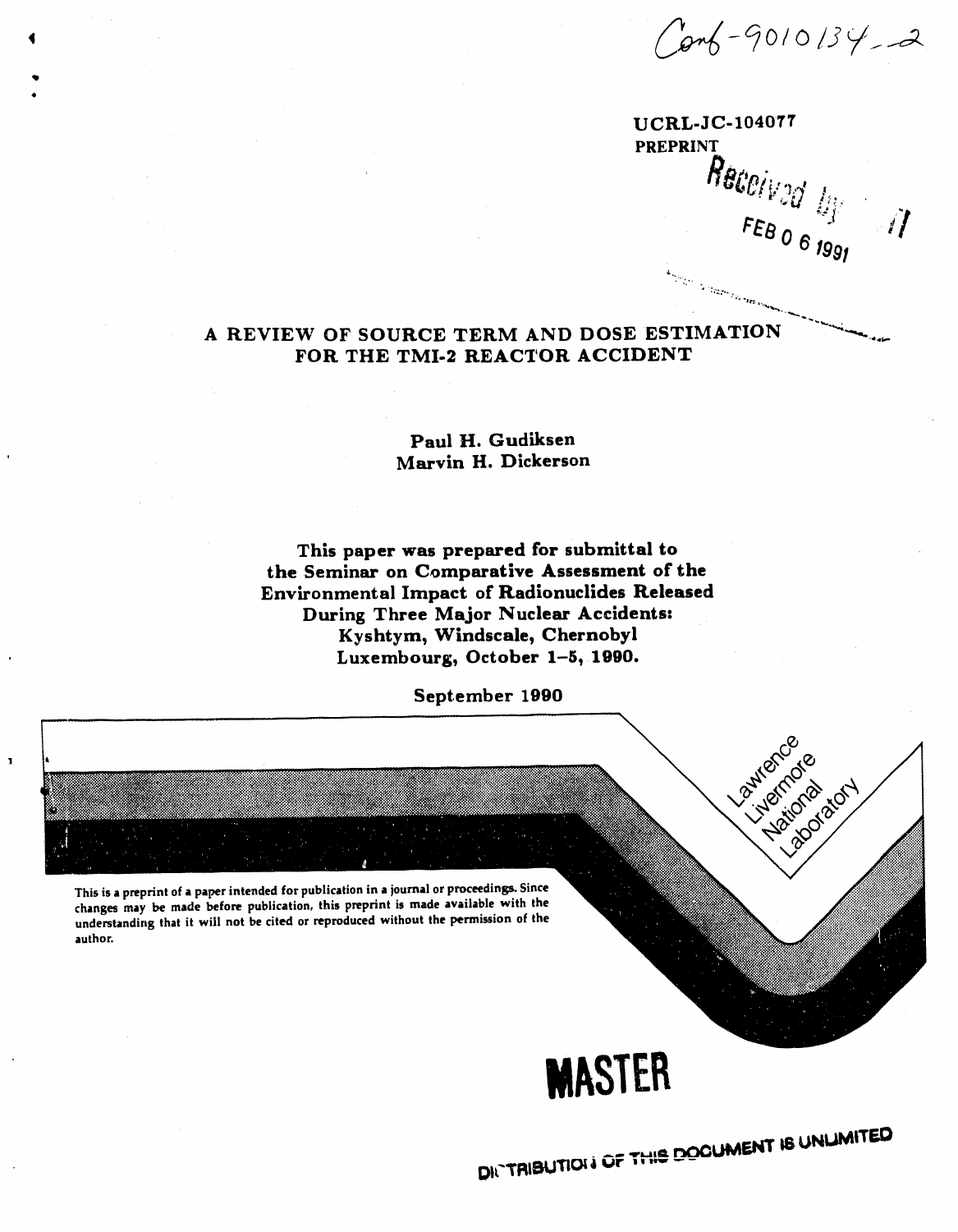#### **DISCLAIMER**

This document was prepared as an account of work sponsored by an agency of the United States Government. Neither the United States Government. of California nor any of their employees, makes any warranty, express or implied, or or Camorana any any or more employees, insied my mateurity explores the mediates any legal liability or responsibility for the accuracy, completeness, or useful-<br>ness of any information, apparatus, product, or process disc its use would not infringe privately owned rights. Reference herein to any specific commercial products, process, or service by trade name, trademark, manufacturer, or otherwise, does not necessarily constitute or imply its endorsement, recommendation, or favoring by the United States Government or the University of California. The views and opinions of authors expressed herein do not necessarily state or reflect those of the United States Government or the University of California, and shall not be used for advertising or product endorsement purposes.

Province and Se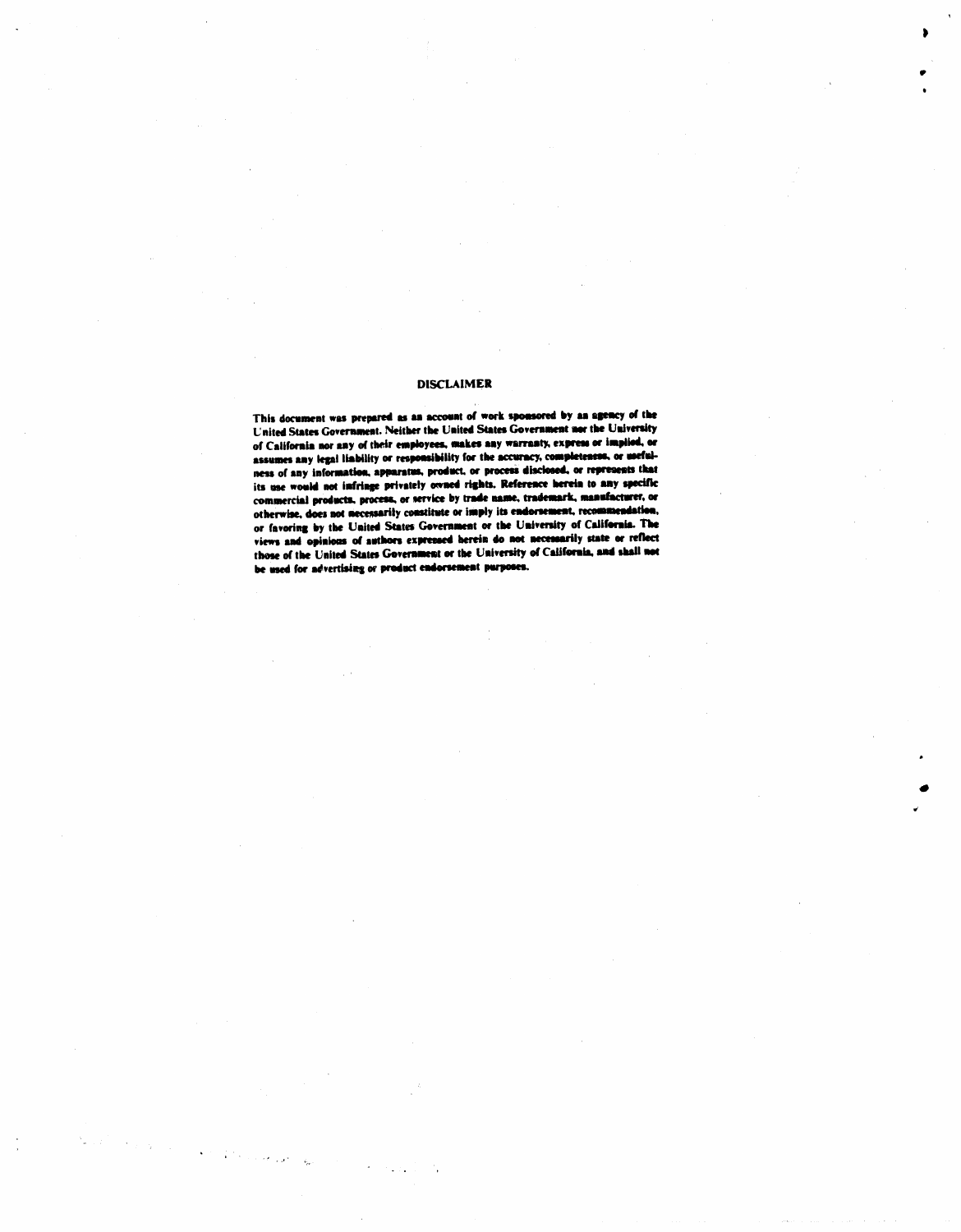DE**9**1 00**7**1**3**1

#### A**B**S**T**R**ACT**

**\$**

**%**

**T**he TMI-**2** n**uc**lear r**eac**t**o**r a**cc**idc\_nt**,** whi**c**h o**ccu**rred on Ma**r**ch 2**8**, 1**9**7**9** i**n H**a**r**risburg, Pen**n**sylva**n**ia, **p**roduced e**n**vironmental releases of **n**oble gases a**n**d sm**a**ll qua**n**tities of radioiodin**e**. The releases occurred over a roughly two week peri**o**d with almo**s**t 90°\_ of the noble gases be**i**ng released during the first three da*y*s aft**e**r the i**n**itiatio**n** of the ac**c**ident. \_Ieteorological *c*onditions during the prolonged release period varied from strong \_**r**n\_,t)tic driven fl**o**ws that rapid.lr transported the radioactive g**a**s**e**s out of the Harrisburg area to calm situations that allowed the radioactivity to accumulate within the low lying river area and to subsequently slowly dispe**r**se within the immediate vici**n**ity of the reactor. Meteorological and radiological data, collected \**,*hrougho**u**t the **H**arrisburg area by numerous organizations, were used i**n** co**n**ju**n**ctio**n** with atmospheric dispersion modeli**n**g to define the time and spatial evolutio**n** of the radioactive plume structure for assessi**n**g the environmental impact of the release.

The results reported by various analysts, revealed that approxim**a**tely 2.4-10 millio**n** curies of **n**oble gases (m**a**i**n**ly Xe-133), and about 14 curies of 1-13I we**r**e released. Duri**n**g the first two days, whe**n** most of the noble gas release occurred, the plume was transpo**r**ted in a northerly direction causing the most exposed area to lie within a northwesterly to northeasterly direction from TMI. Changing surface winds caused the plu**m**e to be subsequently tra**n**sported in a southerly direction, followed by a**n** easterly direction. Thus, the :.)tal dose patter**n** was gover**n**ed by the complexities inherent i**n** the temporal evolutio**n** of the source term, the changing meteorology a**n**d the te**r**rain.

The calculated max mum whole body dose due to plume passage exceeded  $100$  mrem over an area exte**n**di**n**g sever**a**l kilometers **n**orth of the plant, although the highest measured dose was 75 mrem. The collective dose equivalent (within a radius of 80 km) due to the noble gas exposure ra**n**ged over several orders of magnitude with a central estimate of 3300 person-rem. The small 1-131 release produced barely detectable levels of ac**t**ivity i**n** ai**r** a**n**d milk samples. This may have produced thyroid doses of a few milirem to a small segment of the population.



I \_**T**R**IBUTI**O**N** O**F THIS o**o**CUMENT**:**8**. **UNI..IWtlT**\_**O**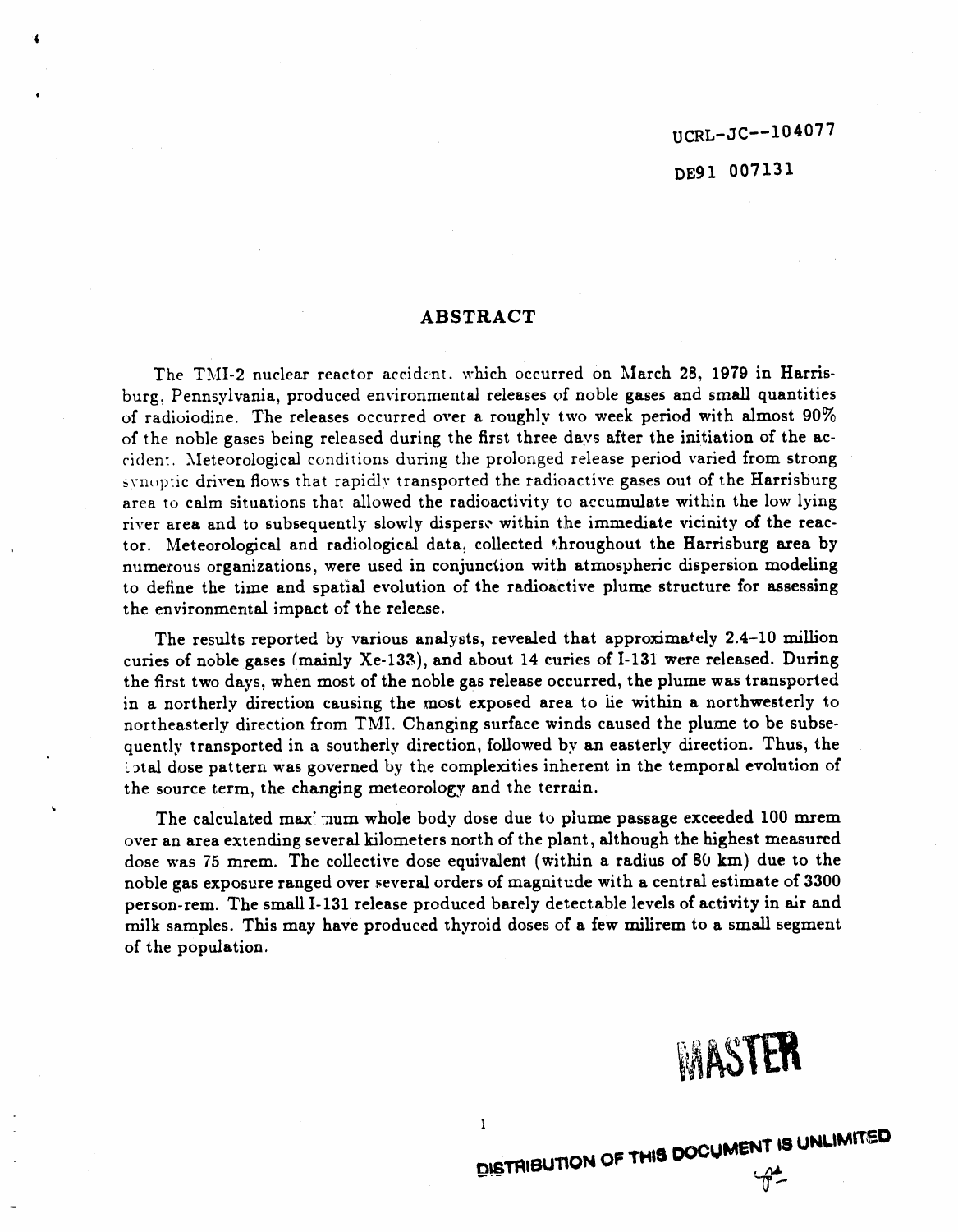#### **INTRODUCTION**

On March 28, 1979 the Three-Mile-Island Unit 2 nuclear power reactor experienced a severe fuel damage accident that resulted in the release of fission products from the core into the containment atmosphere. Some of the fission products escaped from the primary containment by means of the Makeup and Purification System that transported primary coolant into the auxiliary building. Outgassing of the primary cooling water into the auxiliary building atmosphere permitted volatile fission products to enter the building ventilation system leading to environmental releases of noble gases and small amounts of radioiodine.

The amounts of specific radionuclides released into the atmosphere and the associated environmental consequences were extensively investigated by numerous organizations. The primary studies of interest here were conducted by the plant operator, General Public Utilities (GPU); the Department of Energy (DOE), the AD HOC Interagency Study Group that included participation by the Nuclear Regulatory Commission (NRC), the Department of Health, Education and Welfare (HEW) and the Environmental Protection Agency (EPA): and, the task forces supporting the President's Commission on the Accident at Three Mile Island.

These studies were based on extensive data gathered during the accident and our knowledge of the physical processes governing the behavior of radionuclides in the environment whenever data were lacking. The data were acquired by radiation measurements within the plant, thermoluminescent detectors (TLD) placed in the environs surrounding the facility, environmental radiation measurements made by both surface and airborne detection systems, radionuclide analysis of numerous environmental samples, and meteorological data from the site and the surrounding area. These data were used either independently or in conjunction with atmospheric dispersion modeling to estimate the time evolution of the source term from the auxiliary building vent, and the spatial and temporal evolution of the integrated dose pattern over the Harrisburg region.

This review, which summarizes the major findings of these studies, reveals that the environmental and health impact to the surrounding population was minimal. However, the details of the source term, the population and individual dose estimates may differ by factors of three or four from one study to another. This paper presents the authors views of the most likely consequences of the accident and a credible range of uncertainty associated with these estimates.

#### NOBLE GAS SOURCE TERM ESTIMATION

Several independent attempts were made to estimate the magnitude of the noble gas releases from the auxiliary building vent where essentially all of the atmospheric releases occurred. Unfortunately, the normal vent monitor, which was designed to measure routine operational releases, exceeded its saturation limit early in the accident with attendant loss of valuable source term information. Thus, it was necessary to utilize various indirect approaches to estimate the release magnitudes. The GPU derived noble gas source term estimate was based on a combination of numerical modeling techniques and in-plant and environmental radiation measurements.<sup>[1]</sup> This involved a multistep approach that

 $\overline{2}$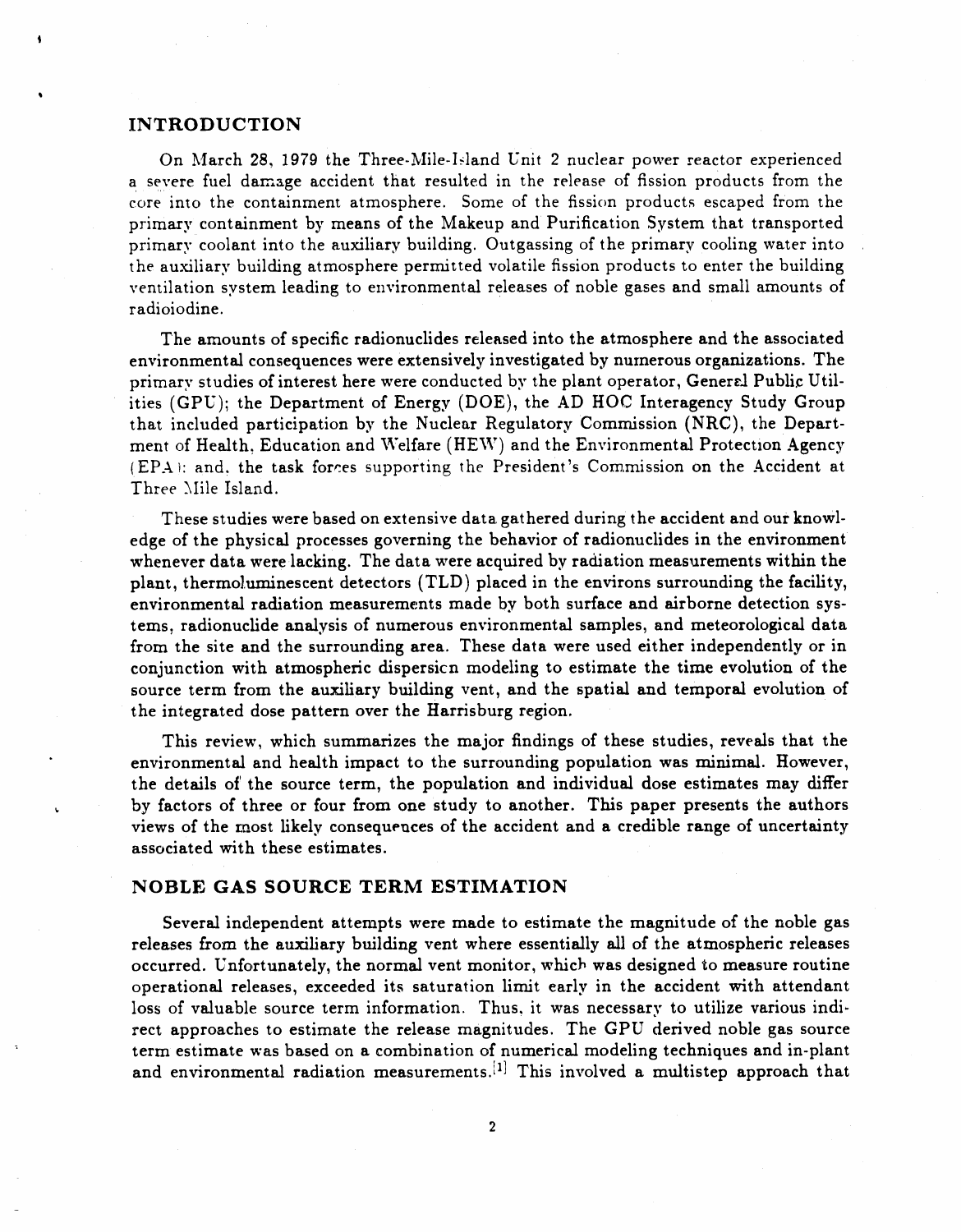included (1) reactor core radionuclide inventory modeling and analysis of air samples collected from the building vent system to define the isotopic mix of the noble gases, (2) analysis of temporal variations of the output from area monitors situated within the auxiliary building to indicate the relative release rate as a function of time since the vent monitoring system became saturated during the high release period, (3) atmospheric dispersion modeling based on a relative source rate and on-site meteorol*,*ggical measurements to calculate the gamma dose to ground level receptors, and (4) opti*n*\_zing the agreement between the calculated dose r**a**tes with the environmental TLD measurements by source term scaling. This process produced the estimated total noble gas release rates shown in Fig. 1. Combining these release rates with the time dependent isotopic composition, and in**t**e**grat**in**g w**ith Li**m**e **pr**o**du**ced **th**e es**t**i**mat**e**d** n**o**ble **ga**s **r**adio**nuclid**e **spec**i**fic** total activity rele**a**ses sh**o**wn in **Tab**le **1**. **T**he results in**d**ic**at**e **t**h**a**t **a**b**ou**t **1**0 millio**n cu**ries **of nob**le **ga**ses were release**d d**urin**g** the **p**eri**od fro**m March **2**8 thro**ug**h A**p**ril **3**0. Ap**pro**xim**at**el**y** 80% **of** the noble gas activity released was due to Xe-133. A review of the temporal variation of the release revealed that about 66% of the total activity was released during the first day **a**nd **a** half o**f** t**h**e ac**c**ident**,** while a**n**o**th**e**r 22**% o**f th**e to**t**al act**ivi**ty was **r**elease**d** during the followi**ng** t**w**o **d**a**y**s**; from** 1**7**00 on Ma**r**ch **29** to 1**6**00 **o**n Ma**r**ch 31. **E**ssentiall**y a**li **of** the **re**lease had occurred by April 6.

!

*A* different appr**o**ach for source term estimation was taken by the Task Group of Health Physics and Dosimetry of the President's Commission on the Three Mile Isla**n**d Accide**n**t. [2] Their approach focused on a careful analysis of the response of a buildi**n**g area radiation monitor, situated near the ventilation ducts that led to the stack vent where the radiation levels were sufficiently low to avoid detector saturation. Intercomparison of this detector's response with that of the vent monitor at various radiation levels below the vent monitor's saturation limit, permitted extrapolation of vent radiation levelr above the vent monitor's saturation level. This analysis led to a total noble gas release of 2.4 million curies.

The uncertainty associated with the noble gas release estimates are within a factor of 4. The 10 million curie estimate, w*h*ich represents about 8-10% of the noble gas core inventory at the time of the accident, seems to be in reasonable agreement with more recent information on the post accident inventory and distribution of radionuclides within the TMI-2 reactor system. This study revealed that 91% of the *K*r-85 could be accounted for within the containment atmosphere, the previously melted fuel, and the in-tact fuelrods; thus, inferring a 9% loss to the atmosphere.<sup>[3]</sup>

#### EXTE**R**N**A***L* DOSE ESTIM**A**TION

Several approaches were taken to estimate the radiation dose received by the affected population due to the release of noble gases. This included several independent studies based on atmospheric dispersion modeling in conjunction with the environmental radiation measurements as well as spatial interpolation of the TLD measurements at a limited number of locations surrounding the site. The various dispersion modeling efforts used a variety of models that ranged from Gaussian to complex three-dimensional models.

Meteorological data were available from the on-site tower as well as from several local sources. The meteorological conditions during the first five days of the accident, when the highest release rates occurred, consisted mainl*y* of up and down-fiver flows. From the

 $\bf 3$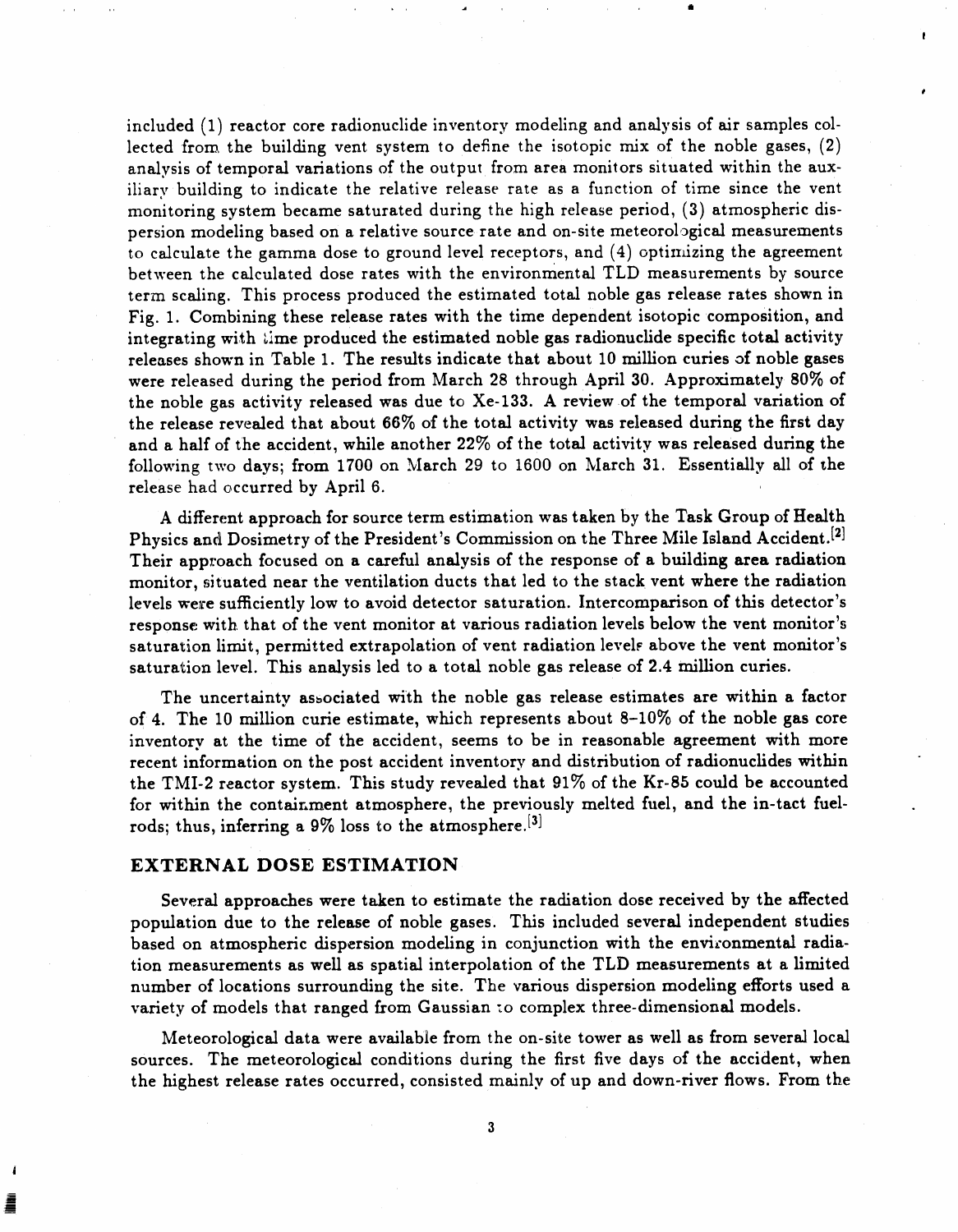morning on March *2*8, when the release was ini**t**iated, until mid-af**t**ernoon on **M**arch 29, the winds were primarily from the southeast- southwest direction at approximately 3 m*/*s. Subsequently the winds rotated to a northeast-i.orthwest direction with an **a***v*erage speed of 1-2 m*/*s. Calm and highly variabl*e* conditions were observed during the night of March 29-30. These calm **a**nd variable conditions continued until the evening of M**a**rch 30 when strong and steady southerly winds of about 3 m*/*s returned. On April 1 the winds rotated into the westerly to *n*orthwesterly directions with speeds generally r**a**nging between 1-3 m*/*s**.**

Atmospheric dispersion modeling, based on these meteological conditions, permi**tt**ed elucidation of **t**he **t**emporal evolution of the time-integrated dose pattern. This is illus**t**r**at**ed in Fig. 2 which shows the evolving integrated dose pattern.<sup>[4]</sup> These results were generated by means of **a** three-dimensional mass-consis**t**ent wind field model coupled wi**t**h a p**a**r**t**iclein-cell transport **a**nd diffusion model using a normalized one mi**l**lion curie release that varied in time according **t**o tha*t* shown in Fig. 1. The figure shows how the dose pa**tt**ern was quickly and predominantly established by the generally south-**t**o-nor**t**h flow during the initial release period. Thereaf**t**er, the low le*v*els of release resulted in only relatively minor but discernible changes in the initi**a**l dose pattern. Note particularl*y* **t**he southward extension of the pattern from March 29 to March 30, the east **a**nd southeas**t** spread from Mar eh 30 to March 31, and fin**a**lly the "diffusion-like" effec**t** of nine days of synop**t**ic and diurn**a**l me**t**eorological varia**t**ions with **a** small source **t**erm.

Integration o**f at**mospheric dispersion pa**tt**erns wi**t**h **t**he environmen**ta**l r**a**di**at**ion measurements permi**tt**ed **t**he estimation of **t**he to**t**al in**t**egr**at**ed dose **t**o **t**he exposed popula**t**ions. Using the DOE aerial r**a**dia**t**ion measurements made within the plume on **a** regular b**a**sis ove**r** a **t**wo week period, resulted in the DOE in**t**egr**a**ted dose pa**t**tern shown in Fig. **3**.[si Note **t**ha**t** the highes**t** doses occurred in **t**he areas immediately nor**t**h of **t**he pla**nt** wi**t**h secondary nodes extending in the southeast and easterly directions. A simil**a**r pa**tt**ern was generated by GPU af**t**er integrating the T*L*D measurements with their fini**t**e plume dispersion modeling.<sup>[1]</sup> These studies indicate that a total dose of 100 mrem was exceeded over an area extending sever**a**l kilometers in a northeast to nor**t**hwest dire**ct**io**n** from **t**he pl**a**nt, although the highes**t** measured off-site dose by the T*L*D network w**a**s 7**5** torero.

Integration of the dose pattern with the population distribution throughout the affected ' regi**o**n led to an **asse**s**s**ment **o**f **t**h**e** colle**c**tive dose equi**v**alents. **T**he m**o**st **c**r**e**di**b**le es**timates** are given in Table 2. The e**s**tim**a**tes resulting f**r**om analysis of the DOE **a**e**r**i**a**l measurements was 2000 **p**e**r**so**n**-**r**em[Sl in **c**o**n**tr**a**st to 3300-3400 pe**r**son-rem obtained by the A**D H**OC Interagency Study G**r**oup on the b**a**sis of spatial inter**p**olatio**n** of the TLD measurements by either atmospheric dispersion modeling or by inverse distance scaling.<sup>[6,7]</sup> The GPU obtained 3300 person-rem by combining dispersion modeling with the 10 million curie obtained 3300 pe**r**son-rem by combi**n**ing, dispe**r**sion modeling with the 10 million curie sou**r**ce term **an**d the **T**LD me**a**sureme**nt**s**,** ll] The lowes**t** collective dose estima**t**e, 500 **p**e**r**sonrem, was derived on the b**a**sis of atmospheric dispersion using the 2.4 million **c**urie sour**c**e term.<sup>[2]</sup> Thus, the central estimate is about 3300 person-rem with a range of several orders of magnitude.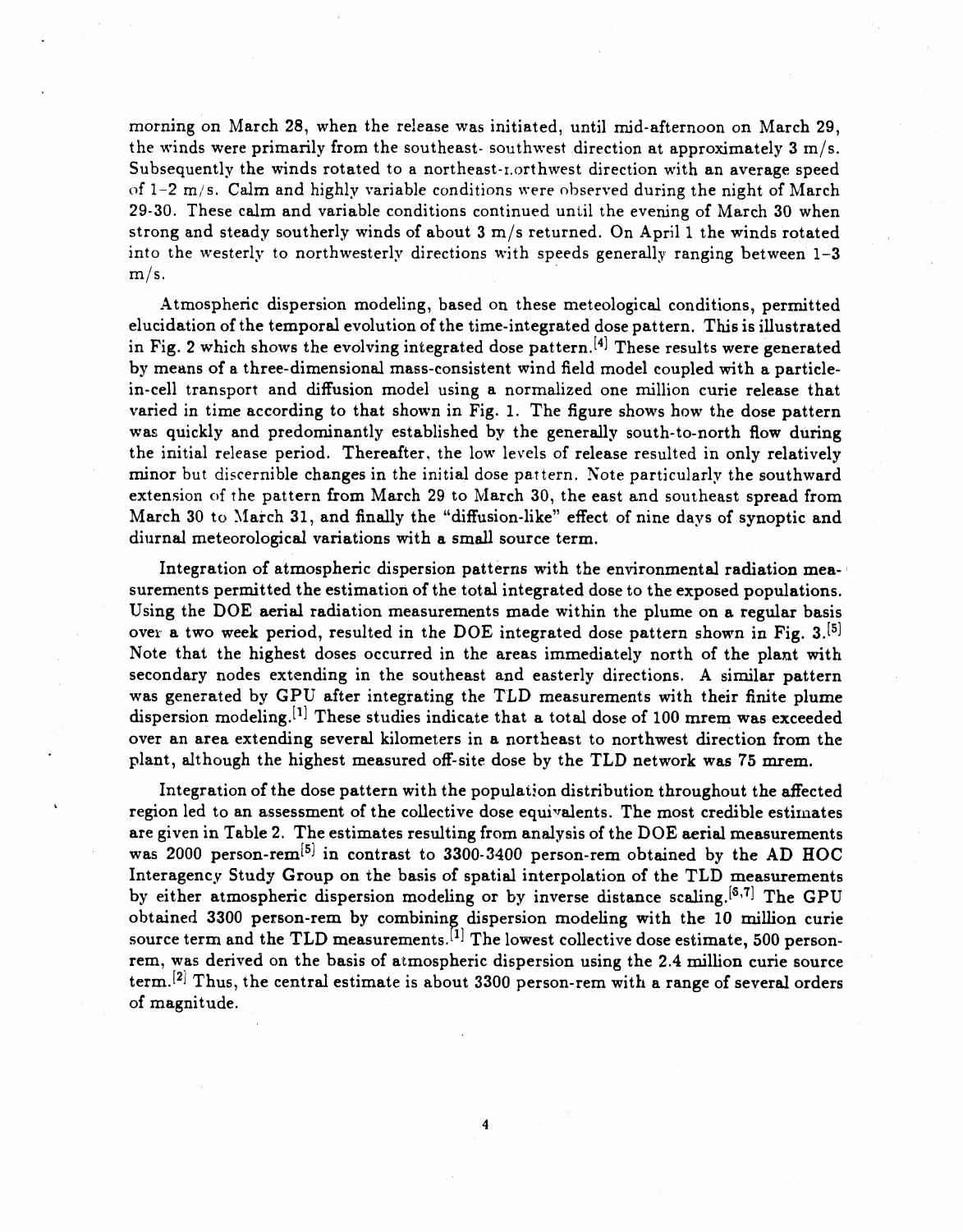#### IODINE RE*L*EASE

The release of small quantities of radioiodine w\_*-*.s detected by **a**nalysis of air samples collected by filter and charcoal samplers situated in the building ventilation system. These analyses revealed the estimated I-131 release rates from March 28 to April 25, 1979, given in Fig. 4, which led to **a** total release of 14 curies of 1-131. An **a**dditional 2.6 curies of 1-133 was also released. It is of interest to note that the I-131 release rates do not decrease rapidly like those for the noble gases shown in Fig. 1*,* but stays reasonably cons**t**ant throughout the measurement period. This is most likely due the fairly constant ev**a**poration **r**ate of the iodine from the contamin**a**ted water th**a**t flooded the auxiliary building. The fraction of iodine released is extremely small due to its preferential retention in the water and the subsequent plateout within the building.

On the basis of these release rates and **a**tmospheric dispersion modeling**,** the highest **a**dult thyroid dose due to **i**nhalation was estimated to be about *7* mrem at a distance of 2400 m from the plant, and the collective thyroid dose for the two million people within **a**n 80 km r**a**dius w**a**s estimated to be about 180 person-rem. Measurements o**f** iodine air concentrations suggested **t**hat these estimates have an uncertainty of about a factor of 4 and are most likely to be higher than indicated by the measurements.

Milk samples were collec**t**ed a**t** numerous dairies to evaluate the 1-131 concentrations. O**f** approximately 250 samples collected, less than ?aalf of the samples showed dete**c**table concent**r**ations. The highest measured concentration in milk was 41 pci*/*l and the ave**r**age concentr**a**tion was less th**a**n 20 pCi*/*l.[5] This potentially could have resulted in a child thyroid dose of about one millirem.

### *C*ONC*L*USIONS

,'

Ex**t**ensive envi**r**on**m**en**ta**l mo**n**i**t**oring of **ra**dio**a**c**t**ivi**t**y th**r**o**u**g**h**o**ut th**e **Har**ri**s**b**ur**g **ar**e**a** during the TMI-2 **a**ccide**nt r**evealed **tha**t the e**n**vi**r**onmen**ta**l **a**nd he**a**lth im**pl**i**c**ations of the noble g**a**s **a**nd iodi**n**e **r**ele**a**ses we**r**e mi**n**im**a**l. App**r**oxima**t**ely 2.4-10 **m**illio**n** curies of **n**oble g**a**ses (m**a**inly Xe-133) we**r**e **r***O*e**a**sed; the **h**ighe**r** value being the mos**t** likely. The collective dose resulting f**r**om the rele**a**se to the 2 million people living wi**t***h*in **a ra**dius of **8**0 km of the pl**a**n**t** was **a**bout 3300 **p**e**r**son-rem. **T**his **r**epresents abou**t** 1% of t**h**e n*o***r**mal **a**nnum **ba**ck**gr**ound **radiat**ion **do**se fo**r that ar**e**a**. Th**e av**e**ra**ge dose **t**o **a**n **i**ndivid**ua**l living wi**thin** 8 km of t**h**e plant w**a**s es**t**im**a**ted to be **a**bout 10% of t**h**e **an**nu**a**l b**a**ckg**r**ou**n**d dose. The m**a**xim**u**m estima**t**ed dose re**c**eived by an off-site individu**a**l was **a**bout 75 to**r**ero.

The 14 Ci release of 1-1**3**1 resulted i*v* b**ar**ely detect**a**ble levels of **1**-1**3**1 i**n a**i**r a**nd milk s**a**mples collected during the **a**ccident. These low levels of **a**ctivity may h**a**ve p**r**od**u**ced **t**hy**r**oid doses of **a** few millirem to **a** small segment of the su**rr**oundi**n**g po**p**ul**a**tio**n**. T**h**us, no detectable he**a**l**t**h im**pa**cts due **t**o **r**adia**t**ion exposu**r**e were expected **t**o occu**r a**s **a** result of the accident.

Work performed under the **a**uspices of the U.S. Department of Energy by **t**he *L*awrence Livermore National Laboratory under contract No. W-7405-ENG-48.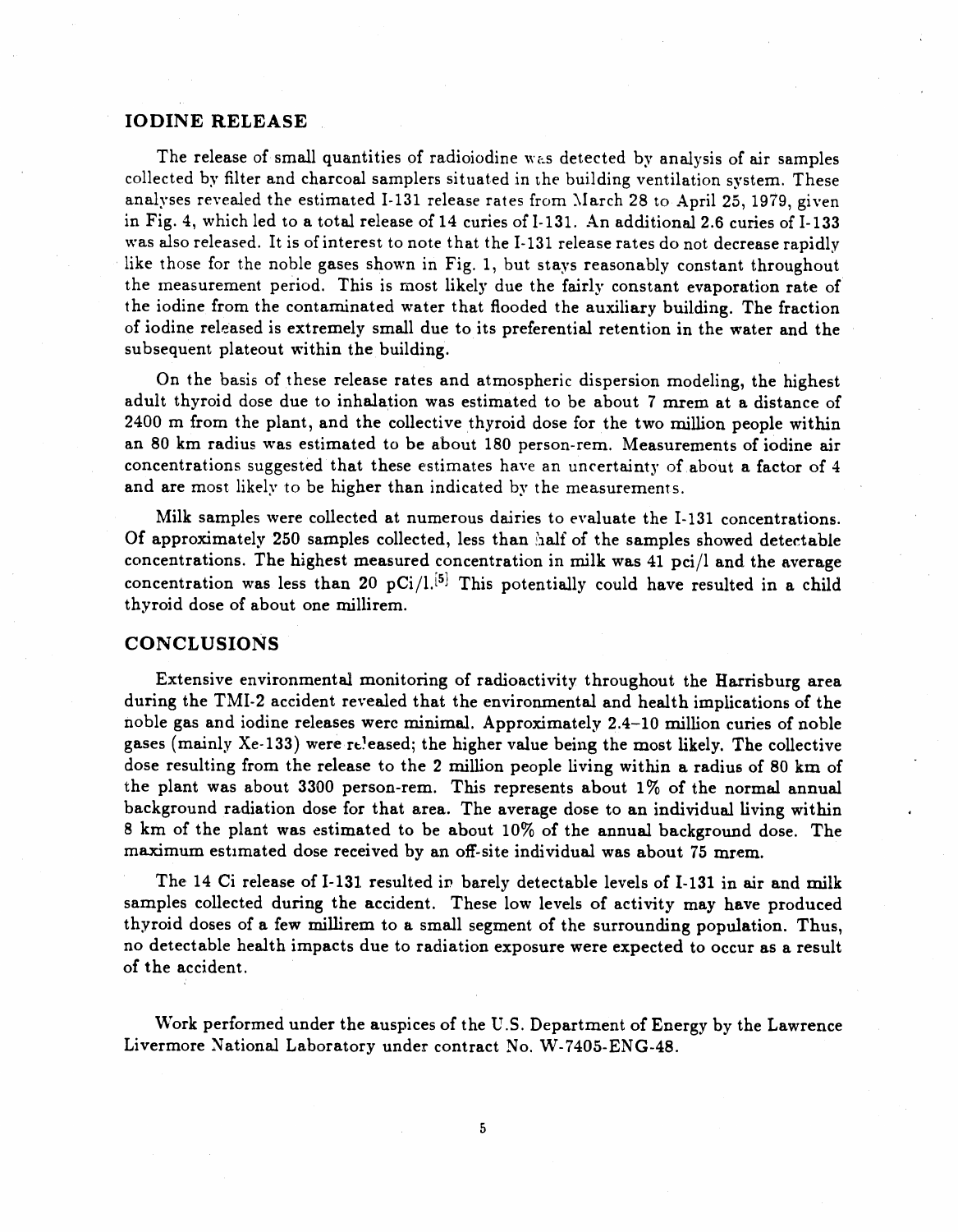#### **REFERENCES**

- 1. Woodard, K., "Assessment of off-site radiation dose, from the Three Mile Island Unit 2 accident," General Public Utilities Report TDR-TMI-116, 1979.
- 2. Auxier, J.A., Berger C.D., Eisenhauser C. M., Gesell T. F., Jones A. R. and Masterson M. E., "Report of the Task Group of Health Physics and Dosimetry," in: Report of the Public Health and Safety Task Force to the President's Commission on the Accident at Three Mile Island, 1979.
- 3. Akers, D.W., Tolman E.L., Kuan, P., Golden, D.W. and Nishio, M., "Three Mile Island Unit 2 fission product inventory estimates," Nucl. Technology, 87, 205–213, 1989.
- 4. Knox, J.B., Dickerson, M.H., Greenly, G.D., Gudiksen, P.H., and Sullivan T.J., "The Atmospheric Release Advisory Capability (ARAC): Its use during and after the Three Mile Island Accident," Lawrence Livermore National Laboratory Report UCRL-58194, 1981.
- 5. Hull, A.P., "A critique of source term and environmental measurement at Three Mile Island," IEEE Transactions on Nuclear Science. NS-27, 1980.
- 6. AD HOC Interagency Dose Assessment Group, "Population dose and health impact of the accident at the Three Mile Island Nuclear Station," US Nuclear Regulatory Commission Report NUREG-0558, 1979.
- 7. Pasciak, W., Branagan E.F., Congel F.J., and Fairobent J.E., "A method for calculating doses to the population from Xe-133 releases during the Three Mile Island accident," Health Physics, 40, 457-465, 1981.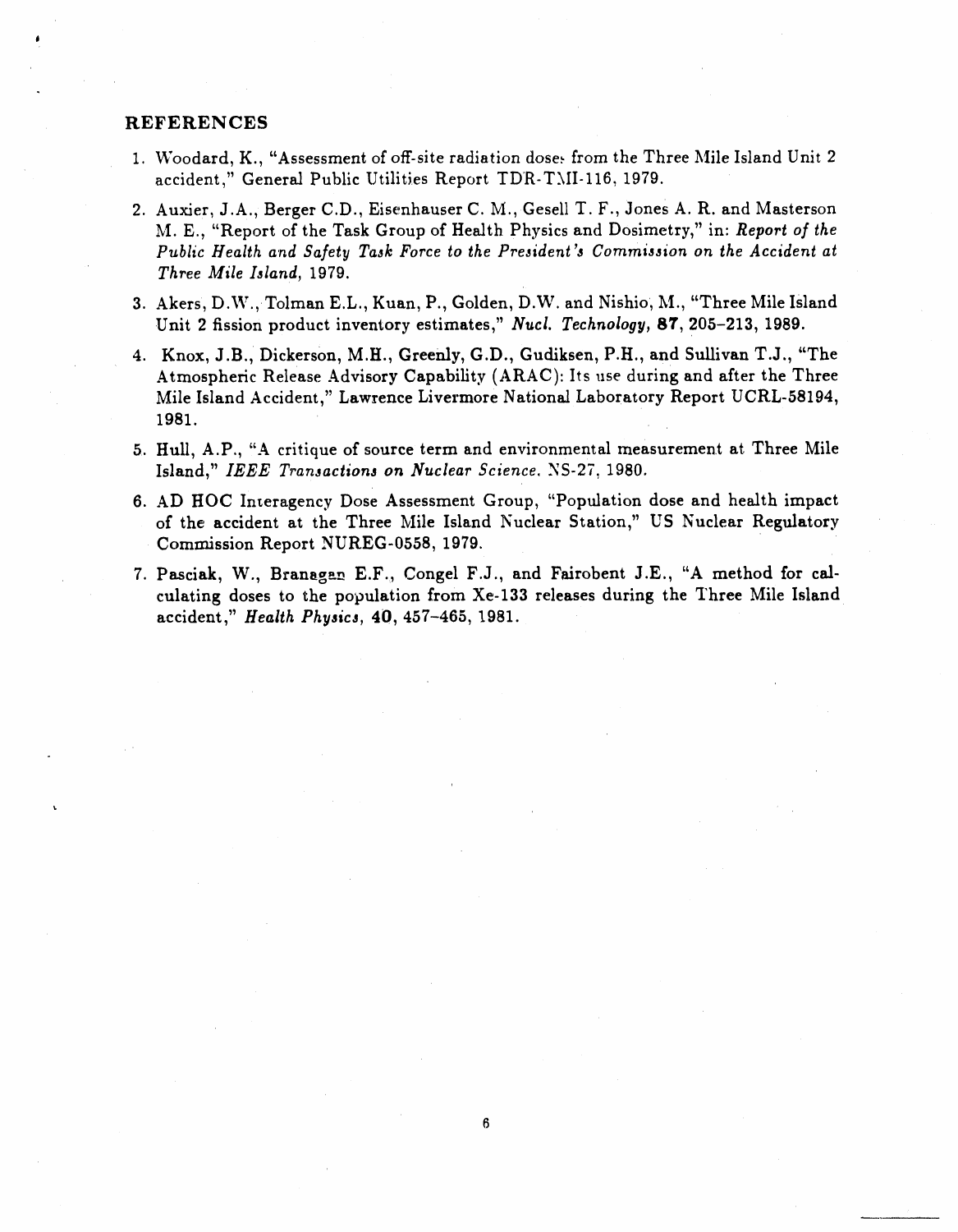## **FIGURE CAPTIONS**

- Fig. 1. Estimated noble gas release rates from the TMI-2 accident.
- Fig. 2. Normalized calculated integrated dose patterns in units of millirem due to TMI-2 noble gas release on (a) March 29 (24-h integration), (b) March 30 (48-h integration), (c) March 31 (72-h integration), and (d) April 7, 1979 (240-h integration). The patterns are based on the release of one million curies of Xe-133.
- Fig. 3. Estimated dose pattern derived from the DOE aerial measurements from March 28-April 3, 1979. The units are in millirem.
- Fig. 4. Estimated I-131 release rates.

## **TABLE HEADINGS**

- Table 1. Estimated noble gas releases (megacuries).
- Table 2. Estimates of collective dose equivalents due to noble gas releases from TMI-2 accident.

### Filename: UCRL-phg-tmipaper.tex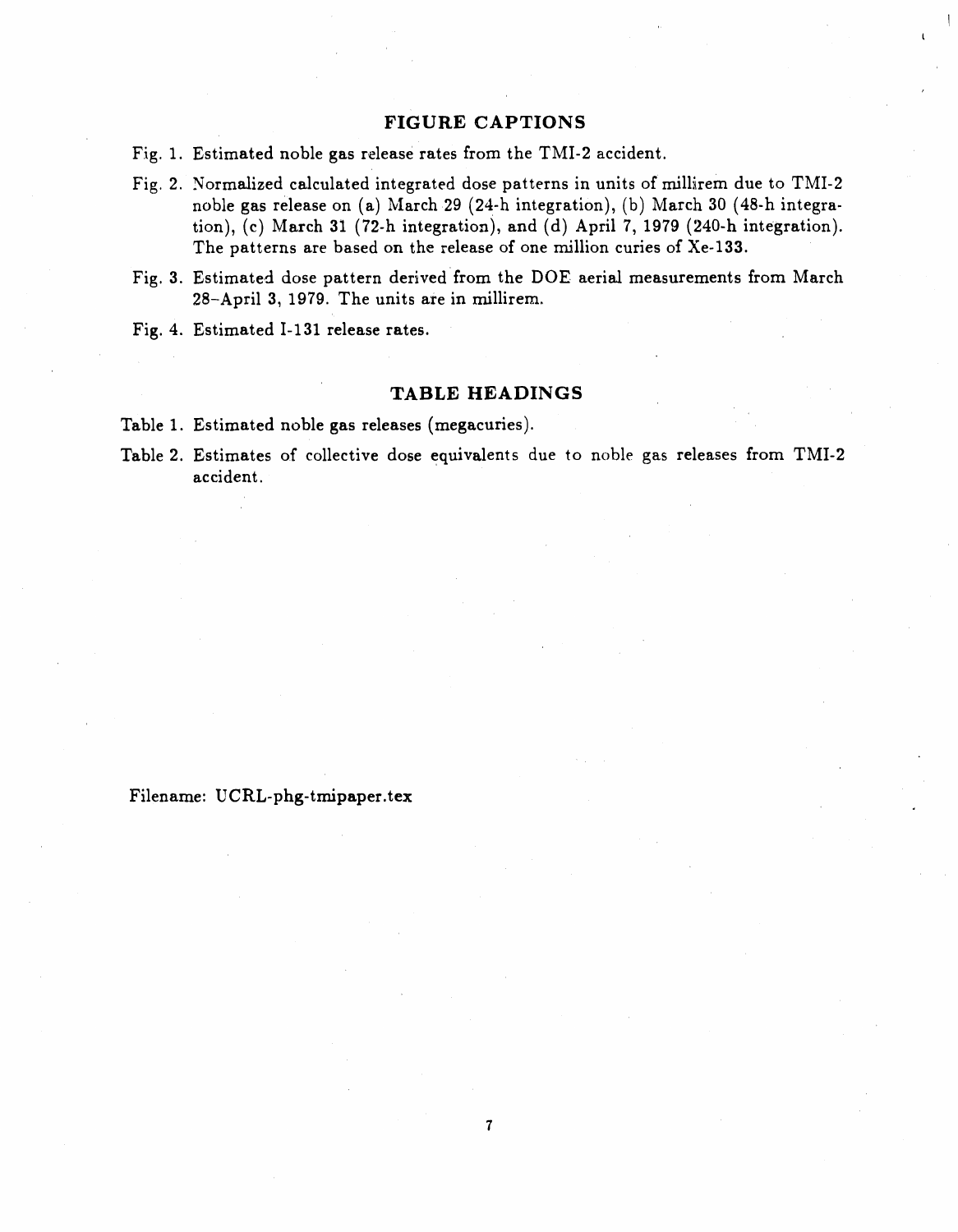

Fig. 1. Estimated noble gas release rates from the TMI-2 accident.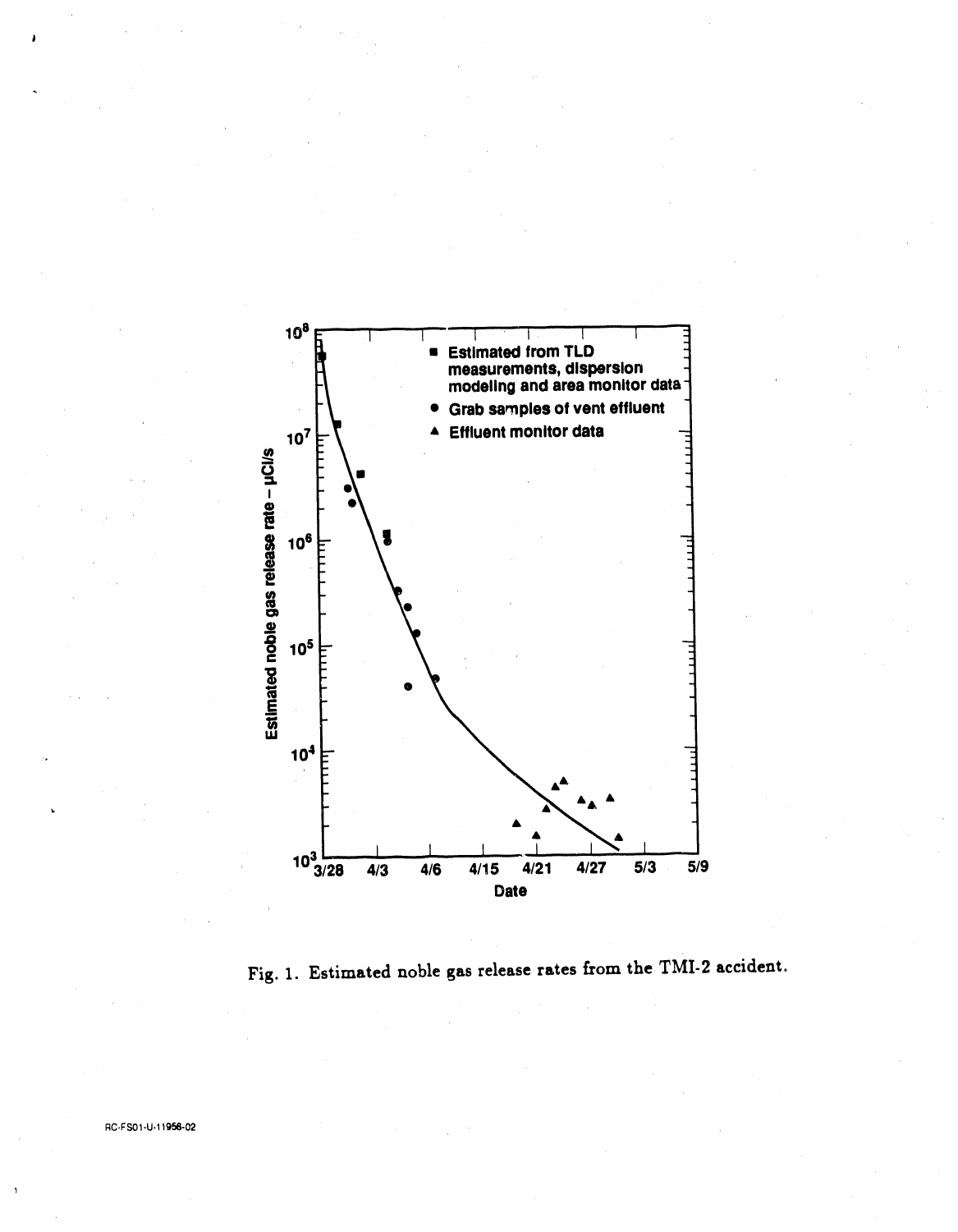

Fig. 2. Normalized calculated integrated dose patterns in units of millirem due to TMI-2 noble gas release on (a) March 29 (24-h integration), (b) March 30 (48-h integration), (c) March 31 (72-h integration), and (d) April 7, 1979 (240-h integration). The patterns are based on the release of one million curies of Xe-133.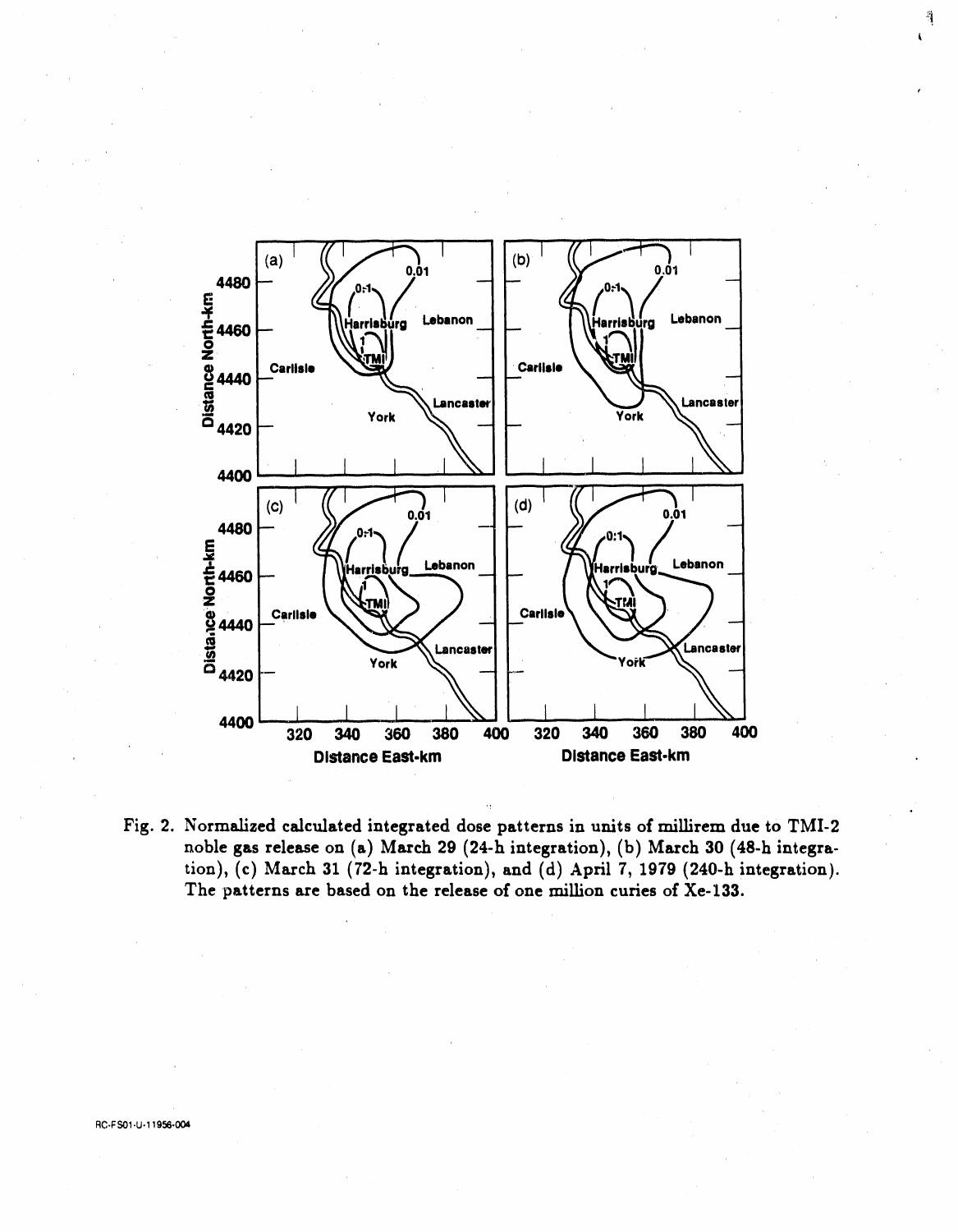

Fig. 3. Estimated dose pattern derived from the DOE aerial measurements from March 28-April 3, 1979. The units are in millirem.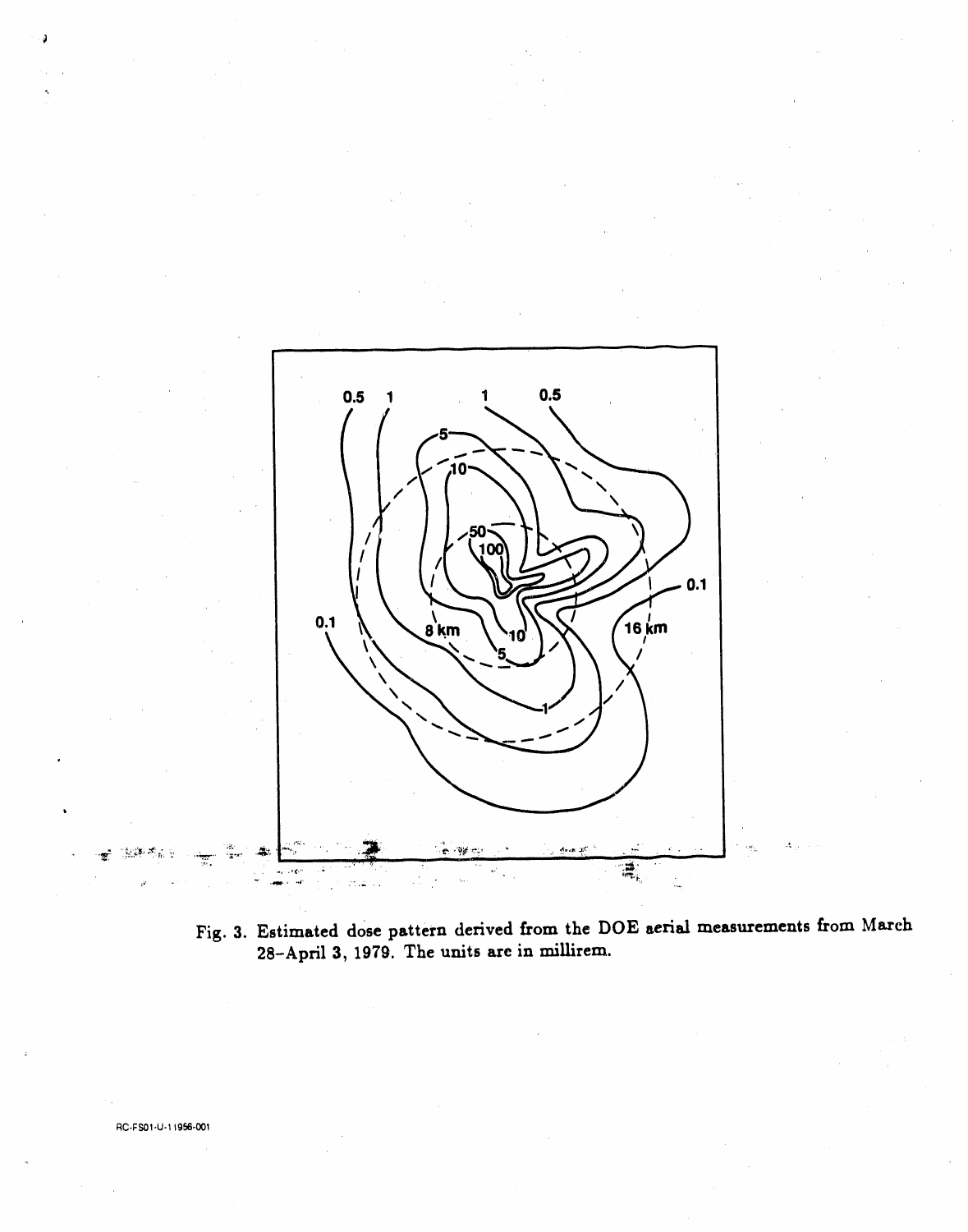

Fig. 4. Estimated I-131 release rates.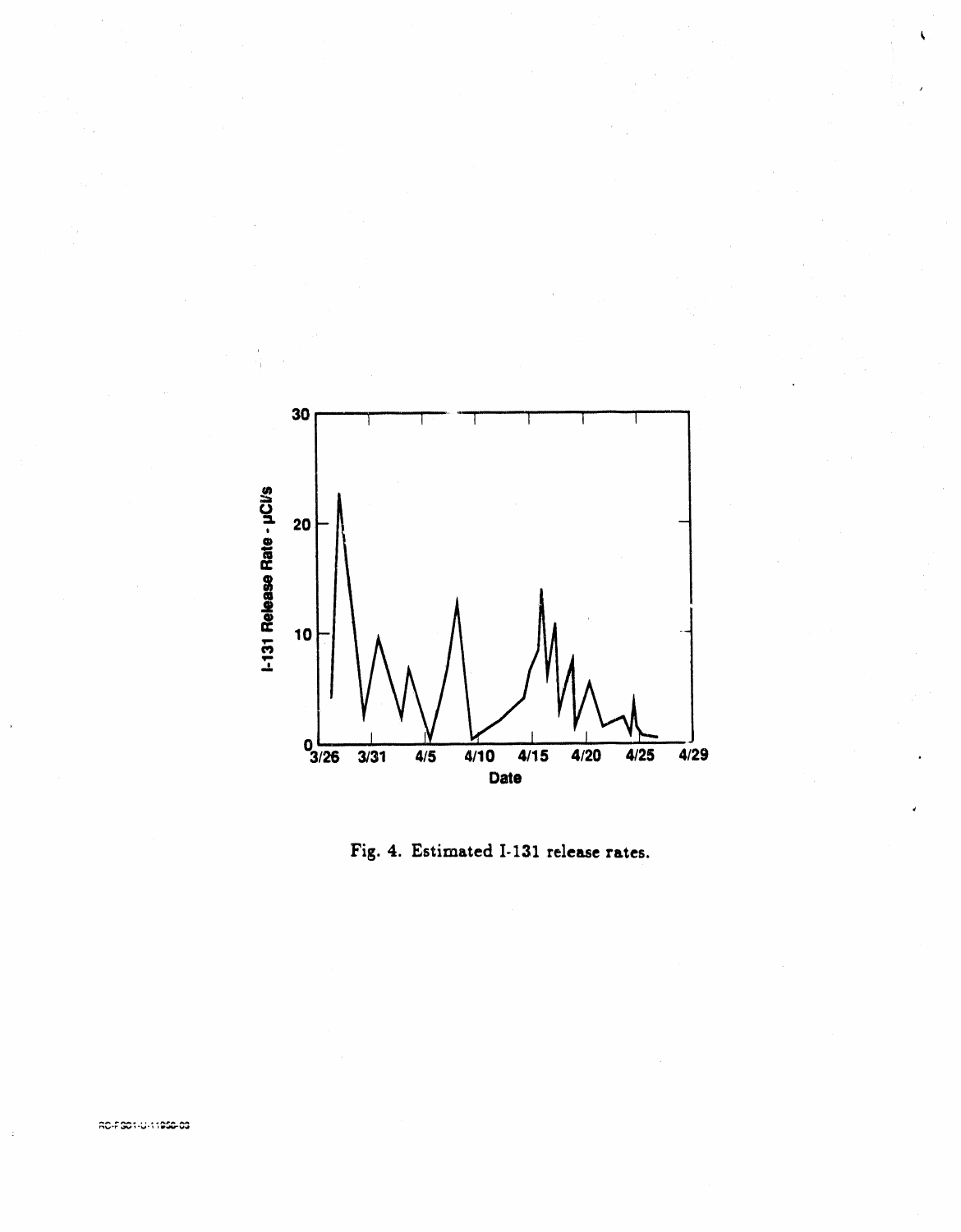| Period          |           |               |              |             |          |        |  |
|-----------------|-----------|---------------|--------------|-------------|----------|--------|--|
| Isotope         | 3/28-3/29 | $3/29 - 3/31$ | $3/31 - 4/3$ | $4/3 - 4/6$ | 4/6-4/30 | Total* |  |
| <b>Xe-133</b>   | 4.9       | 2.1           | 1.1          | 0.27        | 0.015    | 8.3    |  |
| <b>Xe-133m</b>  | 0.12      | 0.039         | 0.015        | 0.0019      |          | 0.17   |  |
| $Xe-135$        | 1.5       | 0.077         | 0.0014       | Û           | $\bf{0}$ | 1.5    |  |
| Xe-135m         | 0.14      | 0.0013        | $\bf{0}$     | $\bf{0}$    | $\bf{0}$ | 0.14   |  |
| <b>Kr-88</b>    | 0.061     | $\bf{0}$      | $\bf{0}$     | $\bf{0}$    | $\bf{0}$ | 0.061  |  |
| Total in Period | 6.6       | 2.2           | 1.1          | 0.27        | 0.015    | 10.2   |  |
| % of Total      | 65        | 22            | 10.8         | 2.6         | 0.15     | 100    |  |
| C imulative     | 65        | 86            | 97           | 99.8        |          |        |  |

 $\label{eq:2} \frac{1}{2}\left(\frac{\partial \mathbf{g}}{\partial \phi} - \frac{\partial \phi}{\partial \phi}\right)$ 

Table 1. Estimated Noble Gas Releases\* (Megacuries)

 $\mathbf{r}$ 

\*To 4/30/79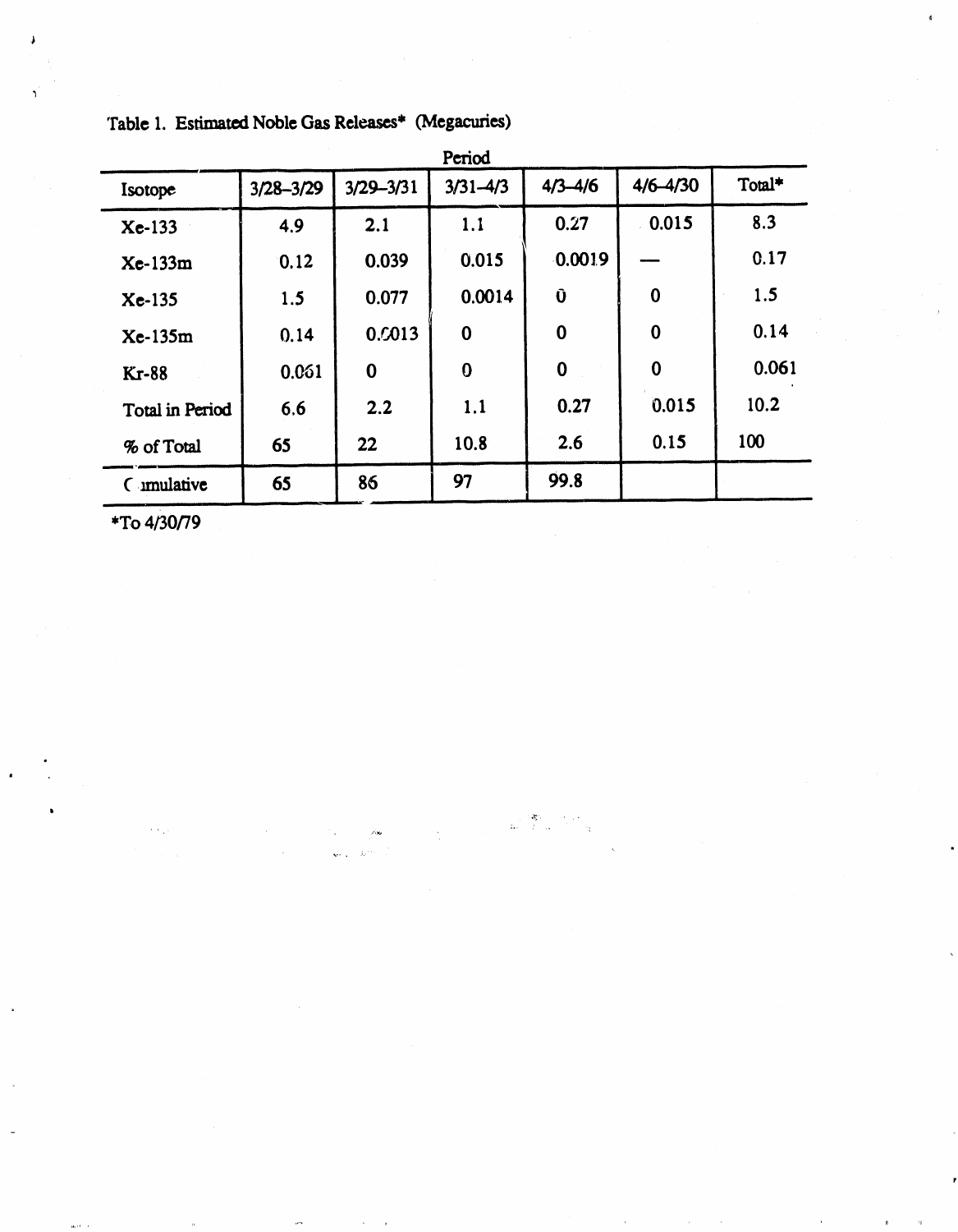|                    |                                             | Person-rem        |           |
|--------------------|---------------------------------------------|-------------------|-----------|
| Group              | Technique                                   | <b>Best Value</b> | Range     |
| <b>DOE</b>         | Aerial measurements                         | 2000              |           |
| <b>GPU</b>         | TLD measurements and<br>dispersion modeling | 3300              | 1650-6600 |
| <b>ADHOC Group</b> | TLD measurements and<br>dispersion modeling | 3400              |           |
| <b>ADHOC Group</b> | Spatial interpolation of<br>measurements    | 3300              | 1600-5300 |
| Pres. Commission   | Source term and dispersion<br>modeling      | 500               | 50-5000   |

Table 2. Estimates of Collective Dose Fquivalent Due To Noble Gas Releases From TMI-2 Accident.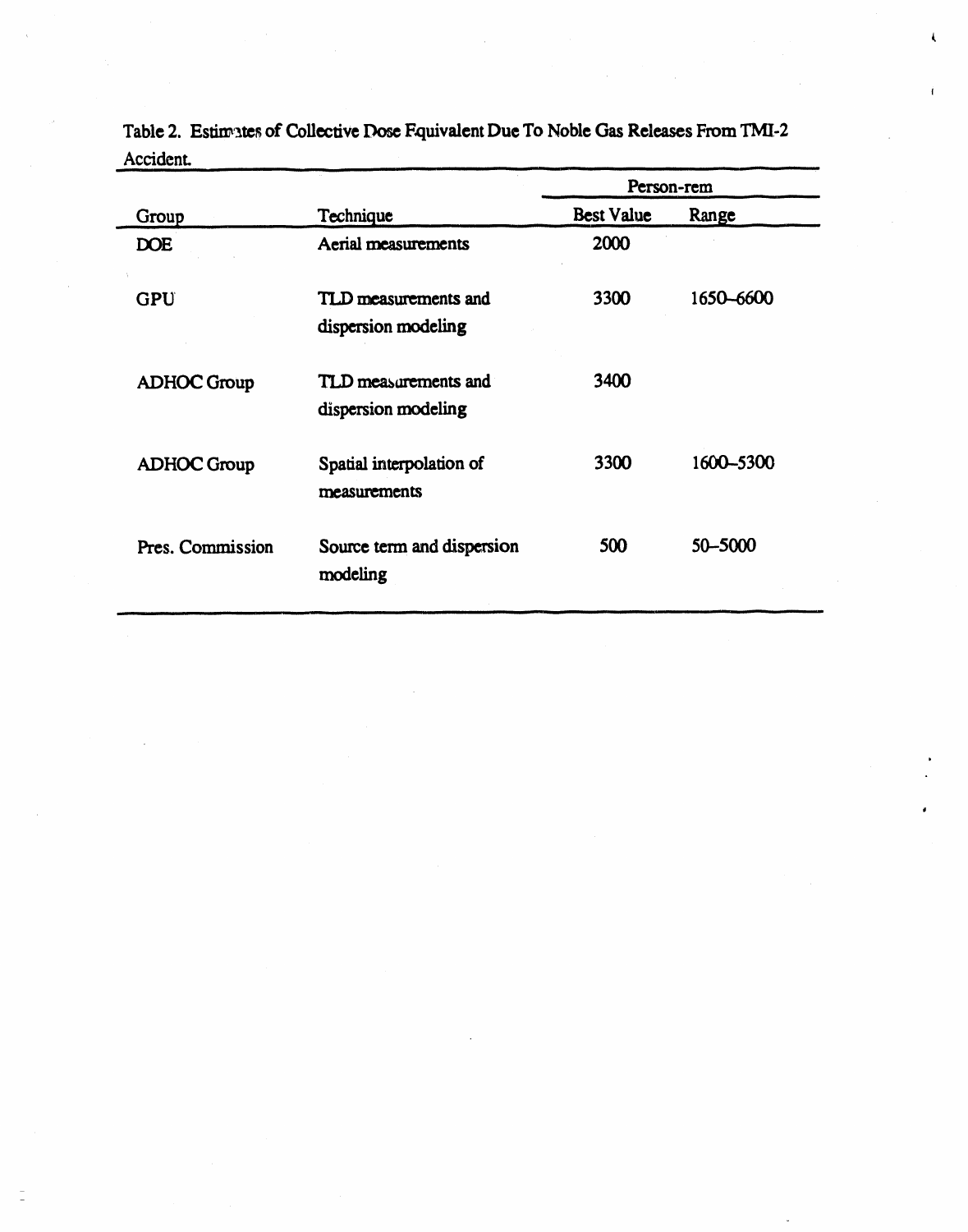

DATE FILMED  $[O2]$  $I26]$